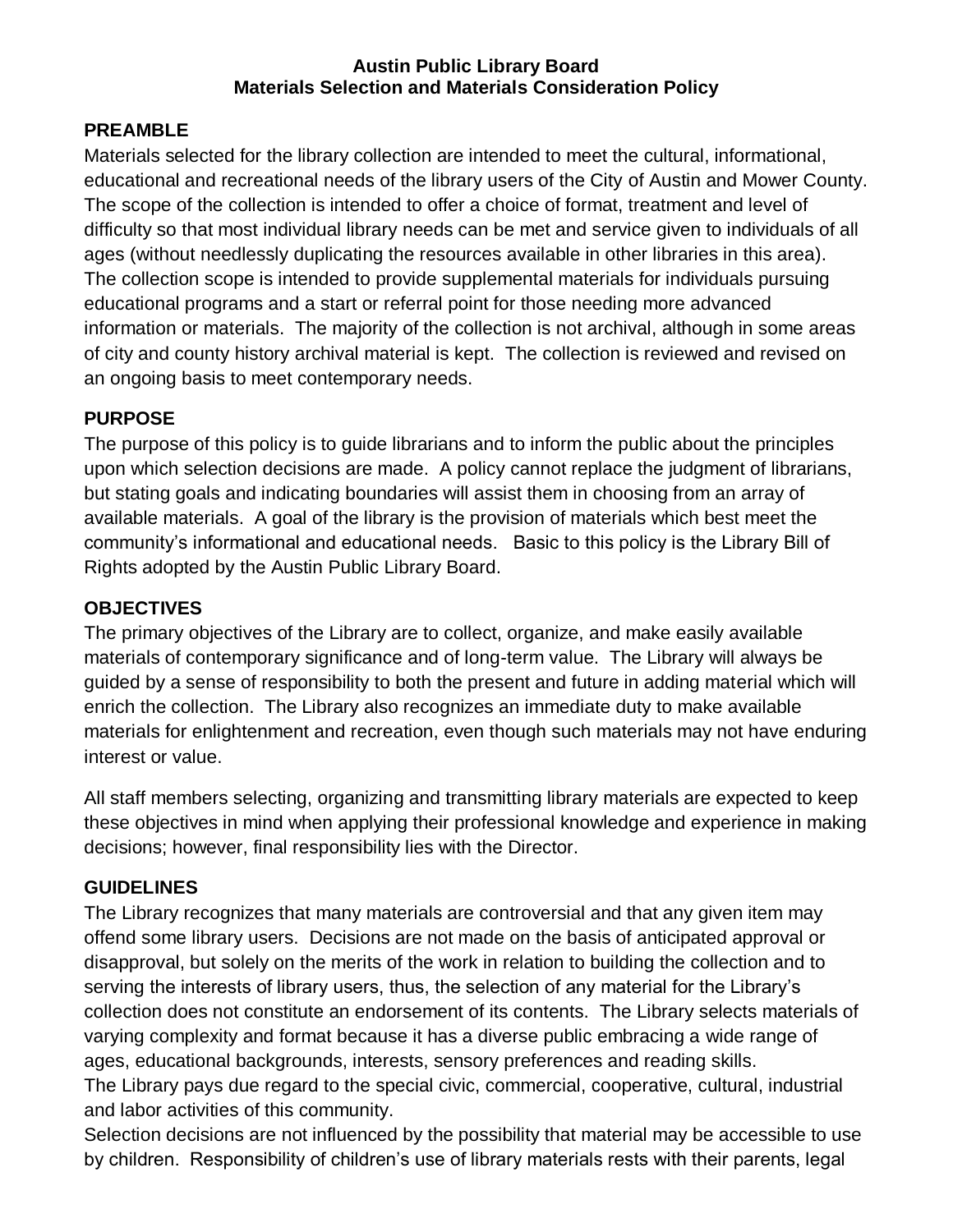guardians, or caretakers. Selection and availability of materials obviously cannot by confined to only items deemed suitable to adolescents.

The purposes and resources of other libraries in the area are recognized and the Library will not needlessly duplicate materials.

The Library does not attempt to acquire textbooks or other curriculum-related materials except as such materials also serve the general public.

The Library acknowledges a particular interest in local, county and state history and genealogy. It takes a broad view of works by and about Minnesotans, as well as general works relating to the State of Minnesota. The Library will add to its collection works produced by authors, printers or publishers with Minnesota connections that meet the purpose and objectives of this policy.

# **LABELS AND SHELVING**

Library materials are not marked or identified to show approval or disapproval of the contents, and materials are not sequestered except for the purpose of protecting them from damage or theft. If an item comes from the producer with a Parental Advisory Label, it will remain on the item for parental awareness.

# **REQUEST FOR RECONSIDERATION**

The Library Director responds to initial requests for reconsideration of library materials. The Library Board will review appeals on requests for reconsideration. Materials appeals require careful review for compliance with the established Austin Public Library Material Selection Policy. Therefore, collection appeals must be presented in writing to the Library Board ten days in advance of the next regularly scheduled meeting of the Board. The Request for Reconsideration of Library Materials form may be used in place of a letter. In the event that the notice is received less than ten days prior to the next meeting, the appeal will be scheduled for the following regularly scheduled Board meeting.

# **WEEDING OF MATERIALS**

Weeding (the review and removal of materials from the collection) is an ongoing process directly related to collection development. Materials that are worn, damaged, outdated, duplicated or no longer used may be removed from the collection. Other factors taken into consideration are frequency of use, community interest and availability of other material on the subject.

# **GIFTS**

Please refer to the Austin Public Library Gift Policy.

# **REVISION**

This policy will be reviewed by the Library Board at least every two years.